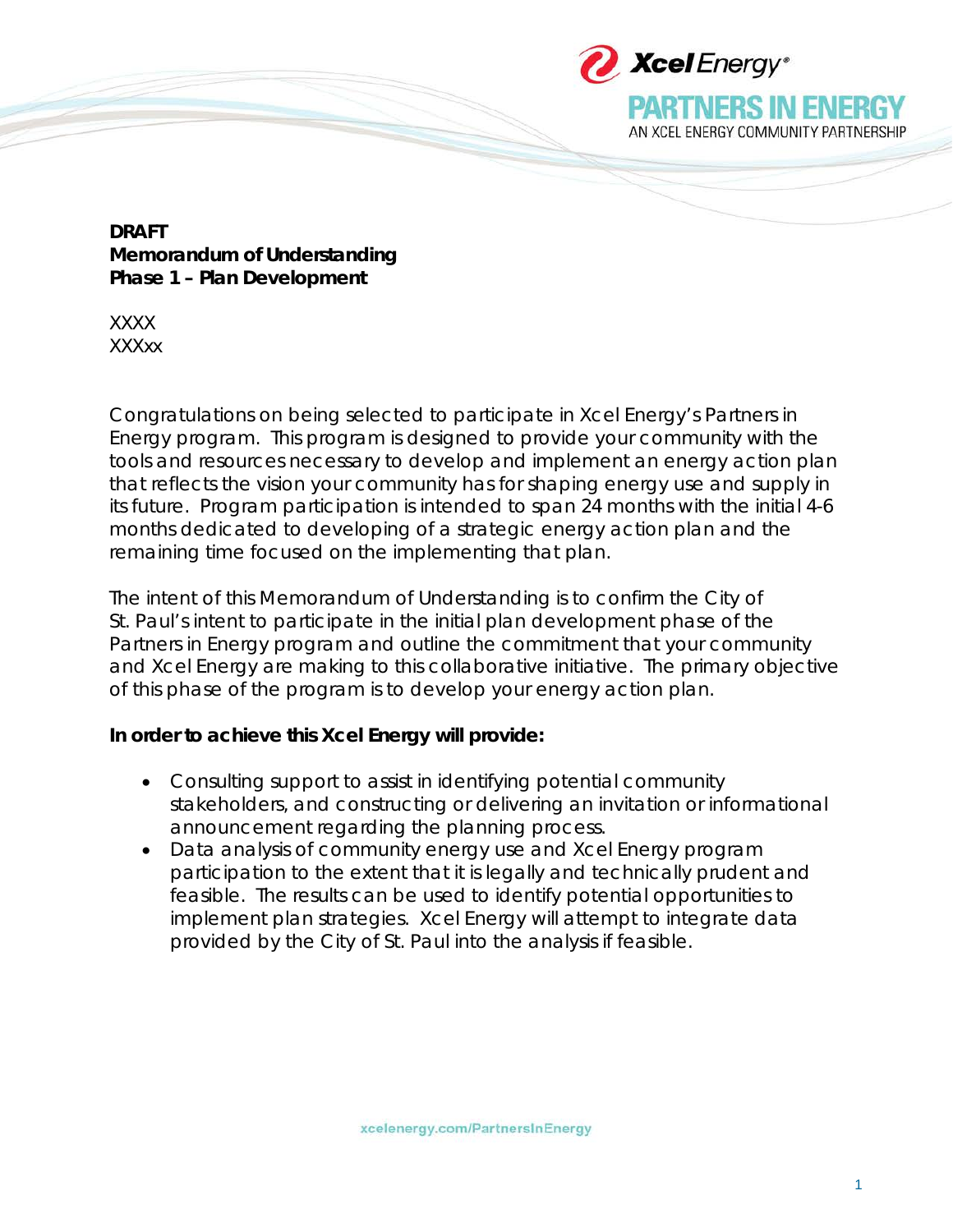- Professional facilitation of 3-5 plan development work sessions with the community stakeholder group to develop the energy action plan's vision, focus areas, goals and implementation strategies.
- Assistance as needed in synthesizing the community and program data collected with the vision of the community to identify attainable goals that align with suitable strategies and tactics.
- Development of the documented energy action plan that will incorporate inputs from the stakeholder planning team and will be accessible to the community.
- Commitment to delivering an actionable and complete energy action plan within seven months of the City of St. Paul and Xcel Energy signing this MOU.

## **Although participation in the Plan Development phase of Partners in Energy program requires no monetary contribution, the community, the City of St. Paul, does agree to provide:**

- A single contact point to work with recruiting stakeholders, coordinating planning meeting logistics, and coordinate distribution of deliverables and lead participation of the community.
- Meeting facilities to host the stakeholder group during development of the plan.
- Identification of existing community energy plans or programs that could be leveraged in successful development and delivery of this plan.
- Good-faith evaluation of the recommendations and analysis provided and fair consideration of the potential strategies and tactics identified that align with the community's goals.
- Commitment to delivering an actionable and complete energy plan within six months of the City of St. Paul and Xcel Energy signing this MOU.
- Public distribution of the work products developed with the support of the Xcel Energy's Partners in Energy program.